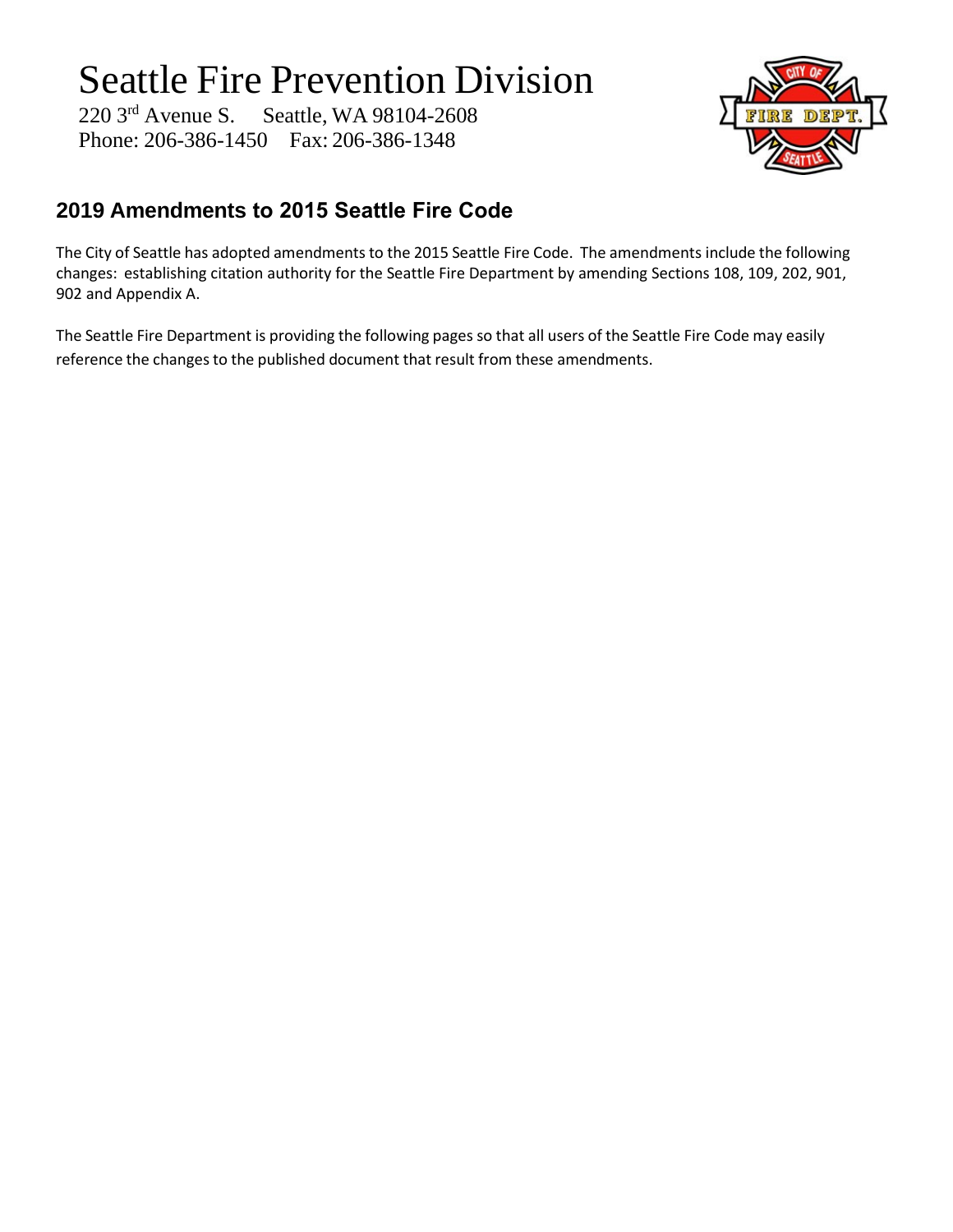Ī

I

ľ

## **(Insert facing page 17)**

**[A] 108.1 Appeals.** Appeals from decisions or actions pertaining to the application and interpretation of this Code, except for enforcement actions pursuant to Sections 109.3, 109.4, and 111, shall first be addressed to the *fire code official*. If not resolved with the *fire code official*, the appellant may submit a written request to the *fire code official* for a review by the Fire Code Appeals Board in

accordance with Appendix A, all applicable by-laws, rules, regulations, and ordinances. The result of this review is advisory only, in accordance with City of Seattle Ordinance 119799. Following receipt of the Fire Code Appeals Board recommendation the fire chief, who shall not have acted as the *fire code official* in the first appeal of the application or interpretation of the code, shall issue a final written decision.

\* \* \*

**[A] 109.2 Owner/occupant responsibility.** Correction and abatement of violations of this code shall be the responsibility of the *owner* or owner's authorized *agent*. If an occupant, operator, or other *person* creates, or allows to be created, hazardous conditions in violation of this code, the occupant, operator, or other *person* ((shall)) may be held responsible for the abatement of such hazardous conditions.

[A] 109.3 ((Notice of violation)) Order to comply. When the *fire code official* finds a building, premises, vehicle, *vessel*, storage facility, or outdoor area that is in violation of this code, the *fire code official* is authorized to ((prepare)) issue a written ((notice of violation)) order to comply describing the ((conditions deemed unsafe)) violation and, when immediate compliance is not ((immediate)) required, specifying a time for ((reinspection)) achieving compliance. Nothing in this subsection 109.3 shall be deemed to limit or preclude any other enforcement action or proceeding, and nothing in this Section 109 shall be deemed to obligate or require the *fire code official* to issue a ((notice of violation)) order to comply prior to the imposition of civil or criminal penalties or remedies.

**[A] 109.3.1 Service. ((**A notice of violation)) An order to comply issued pursuant to this code shall be served upon the *owner*, the owner's authorized *agent*, operator, occupant, or other *person(s)* responsible for the condition or violation, either by personal service $((, \text{mail or by deliver})$ ing the same to, and leaving it with, some person of responsibility upon the premises)) or by first-class mail. For unattended or abandoned locations, a copy of such ((notice of violation shall)) order to comply may be posted on the premises in a conspicuous place at or near the entrance to such premises and the ((notice of violation shall)) order to comply shall be mailed by ((eertified mail with return receipt requested or a certificate of mailing,)) first-class mail to the last known address of the *owner*, ((the)) owner's authorized *agent*, occupant, or ((both)) any other *person*(s) responsible for the condition or violation. Service by mail shall be deemed served on the third day following the day upon which the order was placed in the

mail, unless the third day falls on a Saturday, Sunday, or legal holiday, in which event the order shall be deemed received on the next day which is not a Saturday, Sunday, or legal holiday.

**109.3.1.1 Amending orders to comply.** An order to comply may be amended at any time to correct clerical errors, correct other errors, or cite additional authority for a stated violation, provided such amendments do not prejudice substantial rights.

**[A] 109.3.2 Compliance with orders ((and notices)) to comply. ((**A notice of violation)) An order to comply issued or served as provided by this code shall be complied with by the *owner*, ((the)) owner's authorized *agent*, operator, occupant, or other *person(s)* responsible for the condition or violation to which the ((notice of violation)) order to comply pertains.

[A] 109.3.3 Prosecution of violations. If the ((notice of violation)) order to comply is not complied with  $((\text{promptly}-\text{or}))$  by the time specified in the  $((\text{notice}))$ order, the *fire code official* is authorized to request the legal counsel of the jurisdiction to institute the appropriate legal proceedings at law or in equity to restrain, correct, or abate such violation,  $((\Theta \cdot \mathbf{r}))$  to require removal or termination of the unlawful occupancy of the structure in violation of the provisions of this code or of the order, or ((notice)) ((direction made pursuant hereto)), or to collect a penalty for violation.

\* \* \*

**109.3.5 Review by the** *fire code official***.** Any *person*  $\blacksquare$ aggrieved by an order to comply issued by the *fire code official* pursuant to this Section 109.3 may obtain a review of the order by requesting such review in writing within ten days after service of the order. When the last day of the period so computed is a Saturday, Sunday, or legal holiday, the period shall run until 5 p.m. on the next business day. The request shall be in writing, and within 30 days of the request the aggrieved *person* shall submit any additional information to be considered for the review. Before the deadline for submission of information, any *person* aggrieved by or interested in the order to comply (including any *persons* served the order to comply and the complainant) may submit any additional information in the form of written material to the *fire code official* for consideration as part of the review.

**109.3.5.1 Representative review.** A review may be made by a representative of the *fire code official* who is familiar with the case and the applicable ordinances. The *fire code official's* representative will review all additional information received by the deadline for submission of information. The reviewer may also request clarification of information received and a site visit.

**109.3.5.2 Decision.** After review of the additional information, the *fire code official* may sustain the order to comply, withdraw the order to comply, continue the review to a date certain for receipt of additional infor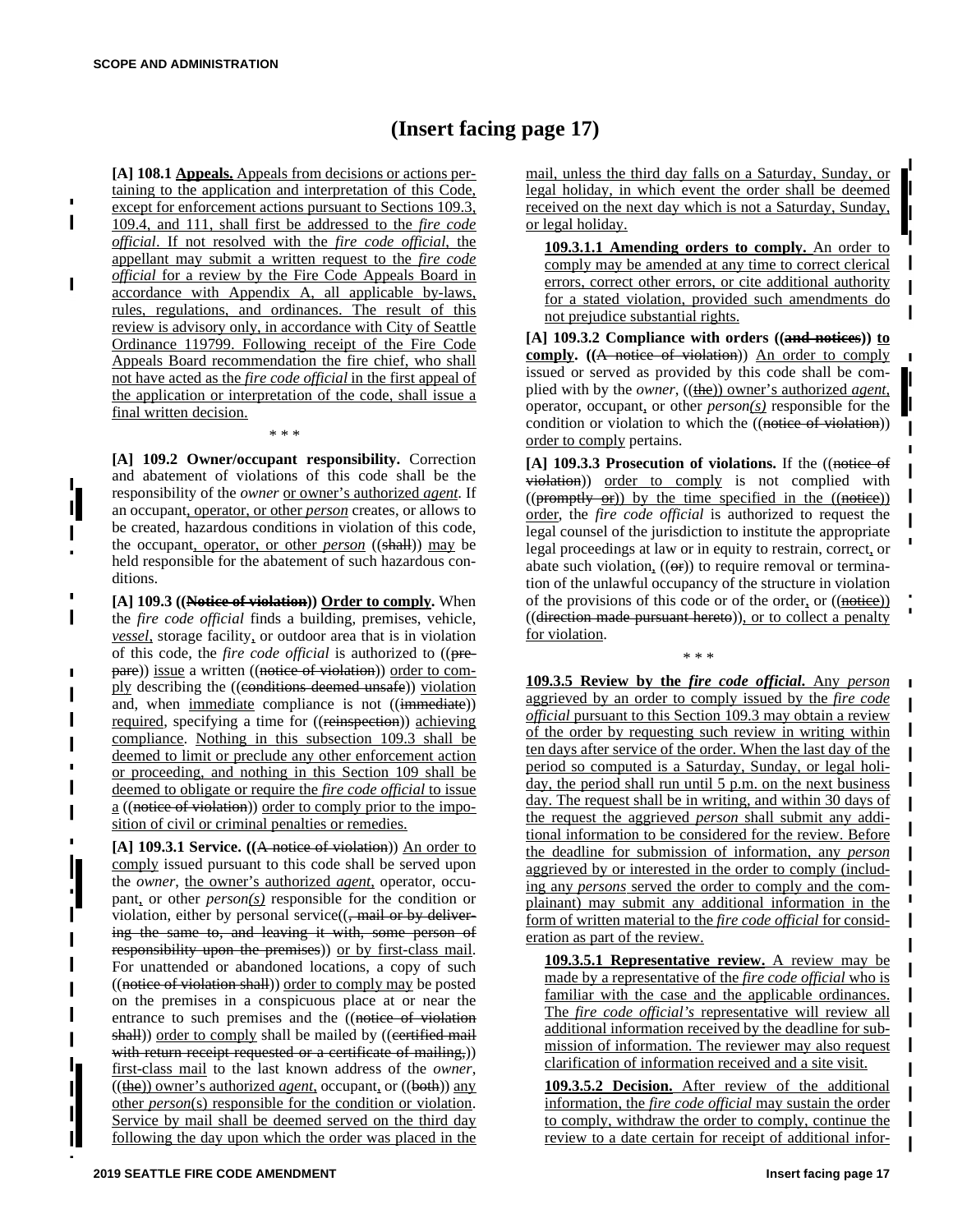mation, or modify the order to comply, which may include an extension of the compliance date.

**109.3.5.3 Final order.** The *fire code official* shall issue a final order containing the decision of the *fire code official* and shall cause the same to be mailed by firstclass mail to the *person(s)* named on the order to comply. The *fire code official* may file the final order with the King County Recorder's Office.

**109.3.5.4 Extension of compliance date.** The *fire code official* may grant an extension of time for compliance with any order, whether pending or final, upon the *fire code official's* finding that substantial progress toward compliance has been made and that the public will not be adversely affected by the extension. An extension of time may be revoked by the *fire code official* if it is shown that the conditions at the time the extension was granted have changed, the *fire code official* determines that a party is not performing corrective actions as agreed, or if the extension creates an adverse effect on the public. The date of revocation shall then be considered the compliance date.

**[A] 109.((4))3.6 ((Violation p)) Penalties.** Penalties shall be in accordance with this section.

**109.((4.1))3.6.1 ((Alternative civil)) Civil penalties.** ((*Persons*)) Any person who shall violate a provision of this code or shall fail to comply with any of the require-

- ments thereof or who shall erect, install, alter, repair, or do work in violation of the *approved construction documents* or directive of the *fire code official*, or of a permit or certificate used under provisions of this code, shall be  $(($ <del>guilty</del> of a **[SPECIFY OFFENSE]**, punishable by a fine of not more than **[AMOUNT]** dollars or by imprisonment to exceeding **[NUMBER OF DAYS]**, or both such fine and imprisonment. Each day that a violation continues after due notice has been served shall be deemed a separate offense.)) subject to a cumulative civil penalty in an amount not to exceed \$1,000 per day for each violation from the time the violation occurs or begins until compliance is achieved. The penalty shall be collected by civil action brought in the
- name of the City. The *fire code official* shall notify the I City Attorney in writing of the name of any person, firm, or corporation subject to the penalty, and the City Attorney shall, with the assistance of the *fire code official*, take
- appropriate action to collect the penalty. In any civil action I for a penalty, the City has the burden of proving by a pre-
- ponderance of the evidence that a violation exists or existed. I
- **109.((4.2))3.6.2 Alternative criminal penalty.** Any perı son who shall violate a provision of this code or shall fail to comply with any of the requirements thereof or who shall erect, install, alter, repair or do work in violation of the *approved construction documents* or directive of the *fire code official*, or of a permit or certificate used under provisions of this code, shall be guilty of a gross misdemeanor subject to the provisions of *Seattle Municipal Code* Chapters 12A.02 and 12A.04, except that absolute liability shall be imposed for such a violation or failure to comply and none of the mental states described in Section 12A.04.030 need be proved. The *fire code official* may

request the City Attorney prosecute such violations criminally as an alternative to the civil penalties provision. Each day that a violation continues shall be deemed a separate offense.

**[A]109.((4.1))((4.3))3.6.3 Abatement of violation.** In addition to the imposition of ((the)) civil and criminal penalties ((herein described)), the *fire code official* is authorized to institute appropriate action to prevent unlawful construction;  $((\theta \cdot \mathbf{r}))$  to restrain, correct, or abate a violation;  $((\theta \cdot \mathbf{r}))$  to prevent illegal occupancy of a structure or premises; or to stop an illegal act, conduct of business, or occupancy of a structure on or about any premises.

**109.4 Citations.** Violations or failure to comply with any of the following provisions of this code may be enforced under the citation or criminal provisions set forth in this Section 109.4:

- 1. Overcrowding or admittance of any person beyond the *approved* capacity of a building, room, or space - Section 107.6
- 2. Reliability of the means of egress Section 1031.2
- 3. Removal of or tampering with equipment Section 901.8
- 4. Unsafe conditions that involve illegal or improper occupancy or inadequate maintenance, or that are otherwise dangerous to human life or public welfare - Section 110.1.1
- 5. Failure to comply with a stop use or work order Section 111
- 6. Inspection, testing, and maintenance of fire protection systems and radio enhancement systems - Section 510.6, Section 901.6, and Administrative Rule 9.02
- 7. Failure to file reports of the test for the inspection, testing, and maintenance of fire protection systems and radio enhancement systems within the required timeframes - Section 510.6, Section 901.6, and Administrative Rule 9.02
- 8. Preventable fire alarms Section 901.12

Any enforcement action or proceeding pursuant to this Section 109.4 shall not affect, limit, or preclude any previous pending, or subsequent enforcement action or proceeding taken pursuant to Section 109.3.

**109.4.1 Documentation.** If after investigation the *fire code official* determines that the standards or requirements of provisions referenced in Section 109.4 have been violated, the *fire code official* may issue a citation to the owner and/or other *person(s)* responsible for the violation. The citation shall include the following information: (1) the name and address of the *person* to whom the citation is issued; (2) a reasonable description of the location of the property on which the violation occurred; (3) a separate statement of each standard or requirement violated; (4) the date of the violation; (5) a statement that the *person* cited must respond to the citation within 15 days after service; (6) a space for entry of the applicable penalty; (7) a statement that a response must be sent to the Hearing Examiner and received not later than 5 p.m. on the day the response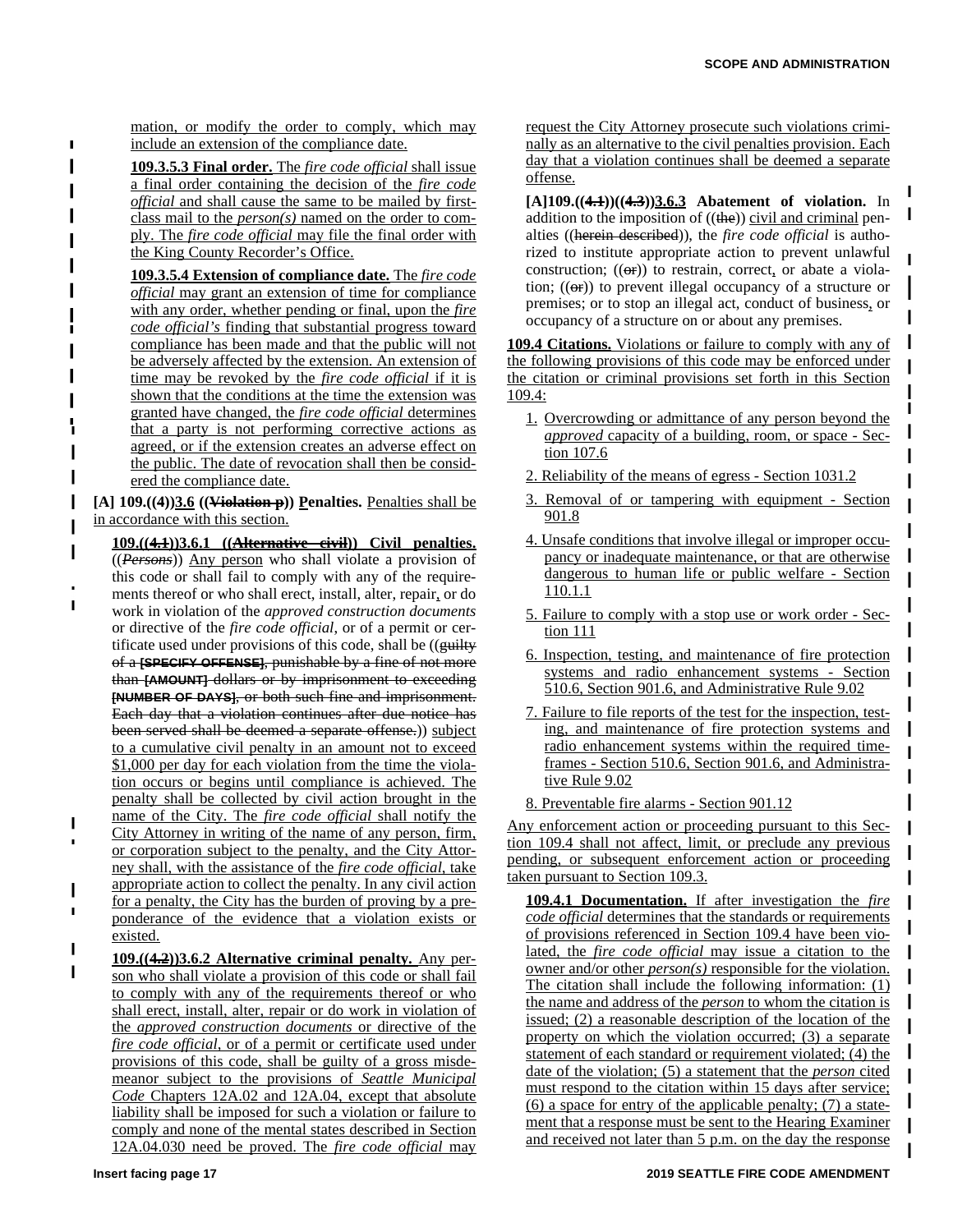Ï

ı

I

Ī is due; (8) the name, address, and phone number of the Office of the Hearing Examiner where the citation is to be filed; (9) a statement that the citation represents a determination that a violation has been committed by the *person(s)* named in the citation and that the determination shall be final unless contested as provided in this Section Т 109.4; and (10) a certified statement of the *fire code official's* representative issuing the citation, authorized by RCW 9A.72.085, setting forth facts supporting issuance of the citation.

**109.4.2 Service.** The citation may be served by personal service in the manner set forth in RCW 4.28.080 for service of a summons or sent by first-class mail, addressed to the last known address of such *person*(s). Service shall be complete at the time of personal service, or if mailed, three days following the date of mailing. If a citation sent by first-class mail is returned as undeliverable, service may be made by posting the citation at a conspicuous place on the property.

**109.4.3 Response to citations.** A *person* must respond to a citation in one of the following ways:

- 1. Paying the amount of the monetary penalty specified in the citation, in which case the record shall show a finding that the *person* cited committed or is responsible for the violation; or
- 2. Requesting in writing a mitigation hearing to explain the circumstances surrounding the commission of the violation and to request a reduction of the penalty, and providing an address to which notice of such hearing may be sent. A mitigation hearing cannot occur unless the violation is cured and compliance has been confirmed by the *fire code official* prior to the hearing; or
- 3. Requesting a contested hearing in writing specifying the reason why the cited violation did not occur or why the *person* cited is not responsible for the violation, and providing an address to which notice of such hearing may be sent.

A response to a citation must be received by the Office of the Hearing Examiner no later than 15 days after the date the citation is served. When the last day of the appeal period so computed is a Saturday, Sunday, or federal or City holiday, the period shall run until 5 p.m. on the next business day. Parties may withdraw an appeal if they no longer wish to request a mitigation hearing or a contested hearing, in which case parties must pay the amount of the monetary penalty specified in the citation and the record shall show a finding that the *person* committed the violation. The *fire code official* may withdraw the citation, in which case it is dismissed and no penalty is due.

**109.4.4 Failure to respond.** If a *person* fails to respond to a citation within 15 days of service, an order shall be entered by the Hearing Examiner finding that the *person* committed the violation.

**109.4.5 Mitigation hearings.** Mitigation hearings shall comply with Sections 109.4.51 through 109.4.5.5.

**109.4.5.1 Date and notice.** If a *person* requests a mitigation hearing, the mitigation hearing shall be held within 30 days after written response to the citation requesting a hearing is received by the Hearing Examiner. Notice of the time, place, and date of the hearing shall be sent to the address specified in the request for hearing not less than ten days before the date of the hearing.

**109.4.5.2 Violations cured before the hearing.** Prior to a mitigation hearing, all violations noted in the citation shall be corrected and compliance with provisions of this code shall be verified by the *fire code official*.

**109.4.5.3 Procedure at hearing.** The Hearing Examiner shall hold an information that shall not be governed by the Rules of Evidence. The Hearing Examiner shall review the citation and supporting report and documents if those documents are filed by the Fire Department. The *person* cited may present witnesses, but witnesses shall not be compelled to attend. A representative from the Seattle Fire Department may also be present and may present additional information, but attendance by a representative from the Seattle Fire Department is not required.

**109.4.5.4 Disposition.** The Hearing Examiner shall determine whether the person's explanation justifies reduction of the monetary penalty. Factors that may be considered include (1) conditions caused by third parties - the violation was caused by the act, neglect, or abuse of a third party who is not the owner, responsible party, or part of a tenant/landlord agreement with respect to the building address in the violation; (2) mitigating circumstances outside of the responsible party's control - the responsible party has initiated a good faith effort to resolve the violation timely, however, due to circumstances outside of the responsible party's control, the violation has not been corrected on the compliance time established by the *fire code official*; and (3) for penalties in subsection 109.4.8.3, no penalty shall be assessed if any individual who was on or near the premises, or who had viewed a video communication from the premises, called for the dispatch and confirmed a need for Fire Department response.

**109.4.5.5 Entry of order.** After hearing the explanation of the *person* cited and any other information presented at the hearing, the Hearing Examiner shall enter an order finding that the *person* cited committed the violation and assessing a monetary penalty in an amount determined pursuant to Section 109.4.8. The Hearing Examiner's decision is the final decision of the City on the matter.

**109.4.6 Contested hearings.** Contested hearings shall comply with Sections 109.4.6.1 through 109.4.6.7.

**109.4.6.1 Date and notice.** If a *person* requests a contested hearing, the hearing shall be held within 60 days after receipt of the hearing request.

**109.4.6.2 Hearing.** Contested hearings shall be conducted pursuant to the procedures for hearing contested cases contained in Seattle Municipal Code Section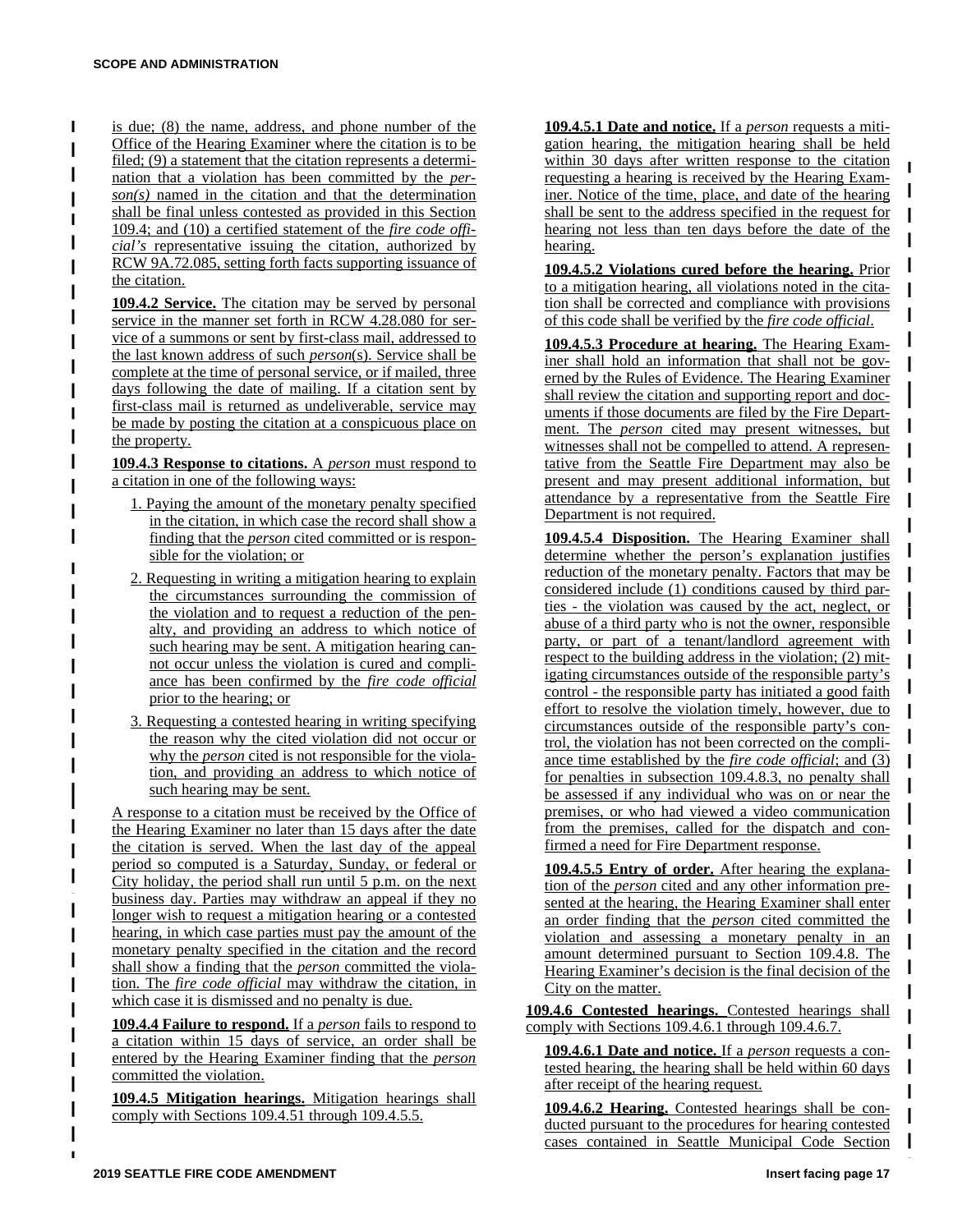3.02.090 and the rules adopted by the Hearing Examiner for hearing contested cases, except as modified by this section. The issues heard at the hearing shall be limited to those that are raised in writing in the response to the citation and that are within the jurisdiction of the Hearing Examiner. The Hearing Examiner may issue subpoenas for the attendance of witnesses and the production of documents.

I

**109.4.6.3 Sufficiency.** No citation shall be deemed insufficient for failure to contain a detailed statement of the facts constituting the specific violation which the *person* cited is alleged to have committed or by reason of defects or imperfections, provided such lack of detail or such defects or imperfections do not prejudice substantial rights of the *person* cited.

**109.4.6.4 Amendment of citation.** A citation may be amended prior to the conclusion of the hearing to conform to the evidence presented if substantial rights of the *person* cited are not thereby prejudiced.

**109.4.6.5 Evidence at hearing.** The certified statement or declaration authorized by RCW 9A.72.085 shall be prima facie evidence that a violation occurred and that the *person* cited is responsible. The certified statement or declaration authorized under RCW 9A.72.085 and any other evidence accompanying the report shall be admissible without further evidentiary foundation. Any certifications or declarations authorized under RCW 9A.72.085 shall also be admissible without further evidentiary foundation. The *person* cited may rebut the Seattle Fire Department 's evidence and establish that the cited violation(s) did not occur or that the *person* contesting the citation is not responsible for the violation.

**109.4.6.6 Disposition.** If the citation is sustained at the hearing, the Hearing Examiner shall enter an order finding that the *person* cited committed the violation and impose the applicable penalty. The Hearing Examiner may reduce the monetary penalty in accordance with the mitigation provisions in Section 109.4.5. If the Hearing Examiner determines that the violation did not occur, the Hearing Examiner shall enter an order dismissing the citation.

**109.4.6.7 Final decision.** The Hearing Examiner's decision is the final decision of the City.

**109.4.7 Failure to appear for hearing.** Failure to appear for a requested hearing will result in an order being entered finding that the *person* cited committed the violation stated in the citation and assessing the penalty specified in the citation. For good cause shown and upon terms the Hearing Examiner deems just, the Hearing Examiner may set aside an order entered upon a failure to appear.

**109.4.8 Penalties.** Penalties shall be in accordance with Section 109.4.8.1 through 109.4.8.3.

**109.4.8.1** The first time that a *person(s)* is found to have violated one of the provisions referenced in Section 109.4, except subsection 109.4(8), the *person(s)* shall be subject to a penalty of \$373.

**109.4.8.2** The second time, and any subsequent times, that a *person(s)* is found to have violated one of the provisions referenced in Section 109.4, except subsection 109.4(8), within a 12 month period, the *person(s)* shall be subject to a penalty of \$746 for each such violation.

**109.4.8.3** The *person(s)* found to have violated provisions referenced in subsection 109.4(8) shall be subject to the following penalties:

- 1. No penalty for the first violation within a quarter of a calendar year.
- 2. \$373 if at least two but fewer than six violations have occurred in the same quarter of a calendar year.
- 3. \$746 if at least six but fewer than nine violations have occurred in the same quarter of a calendar year.
- 4. \$900 if at least nine violations have occurred in the same quarter of a calendar year.

**109.4.8.4 Alternative criminal penalty.** Any *person* who shall violate a provision of this code or shall fail to comply with any of the requirements thereof or who shall erect, install, alter, repair, or do work in violation of the *approved construction documents* or directive of the *fire code official*, or of a permit or certificate used under provisions of this code, shall be guilty of a gross misdemeanor subject to the provisions of *Seattle Municipal Code* Chapters 12A.02 and 12A.04, except that absolute liability shall be imposed for such a violation or failure to comply and none of the mental states described in Section 12A.04.030 need be proved. The *fire code official* may request the City Attorney prosecute such violations criminally as an alternative to the civil penalties provision. Each day that a violation continues shall be deemed a separate offense.

**109.4.8.5 Abatement of violation.** In addition to the imposition of civil and criminal penalties, the *fire code official* is authorized to institute appropriate action to prevent unlawful construction; to restrain, correct, or abate a violation; to prevent illegal occupancy of a structure or premises; or to stop an illegal act, conduct of business, or occupancy of a structure on or about any premises.

**109.4.9 Collection of penalties.** If the *person* or entity cited fails to pay a penalty imposed pursuant to Section 109.4, the penalty may be referred to a collection agency. The cost to the City for the collection services will be assessed as costs, at the rate agreed to between the City and the collection agency and added to the penalty. Alternatively, the City may pursue collection in any manner allowed by law.

**109.4.10 Each day a separate violation.** Each day a *person* or entity violates or fails to comply with a provision referenced in Section 109.4 may be considered a separate violation for which a citation may be issued.

**109.4.11 Additional relief.** The *fire code official* may seek legal or equitable relief at any time to enjoin any acts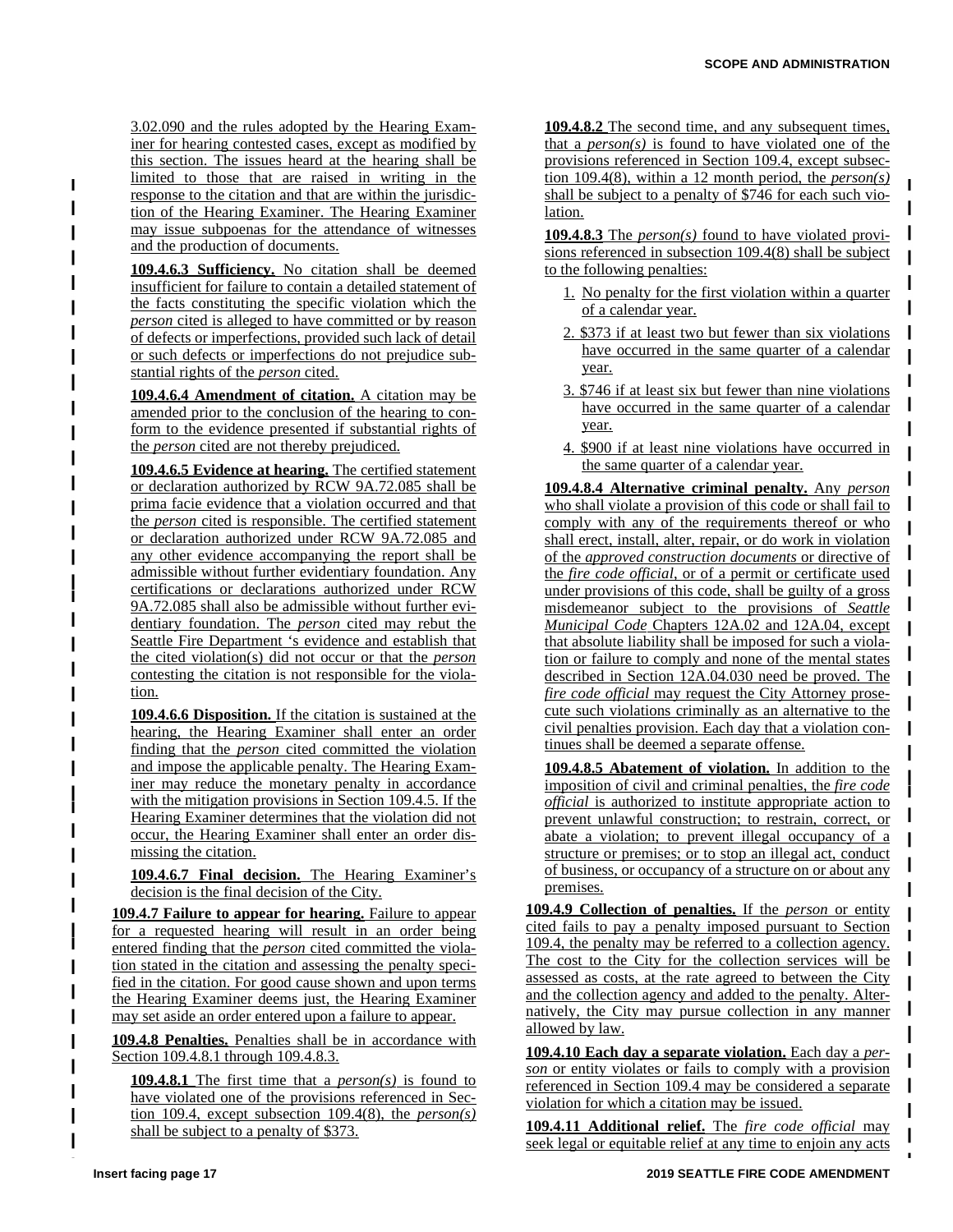or practices that violate provisions referenced in Section 109.4 or abate any condition that constitutes a nuisance, and those costs may be added to the penalty.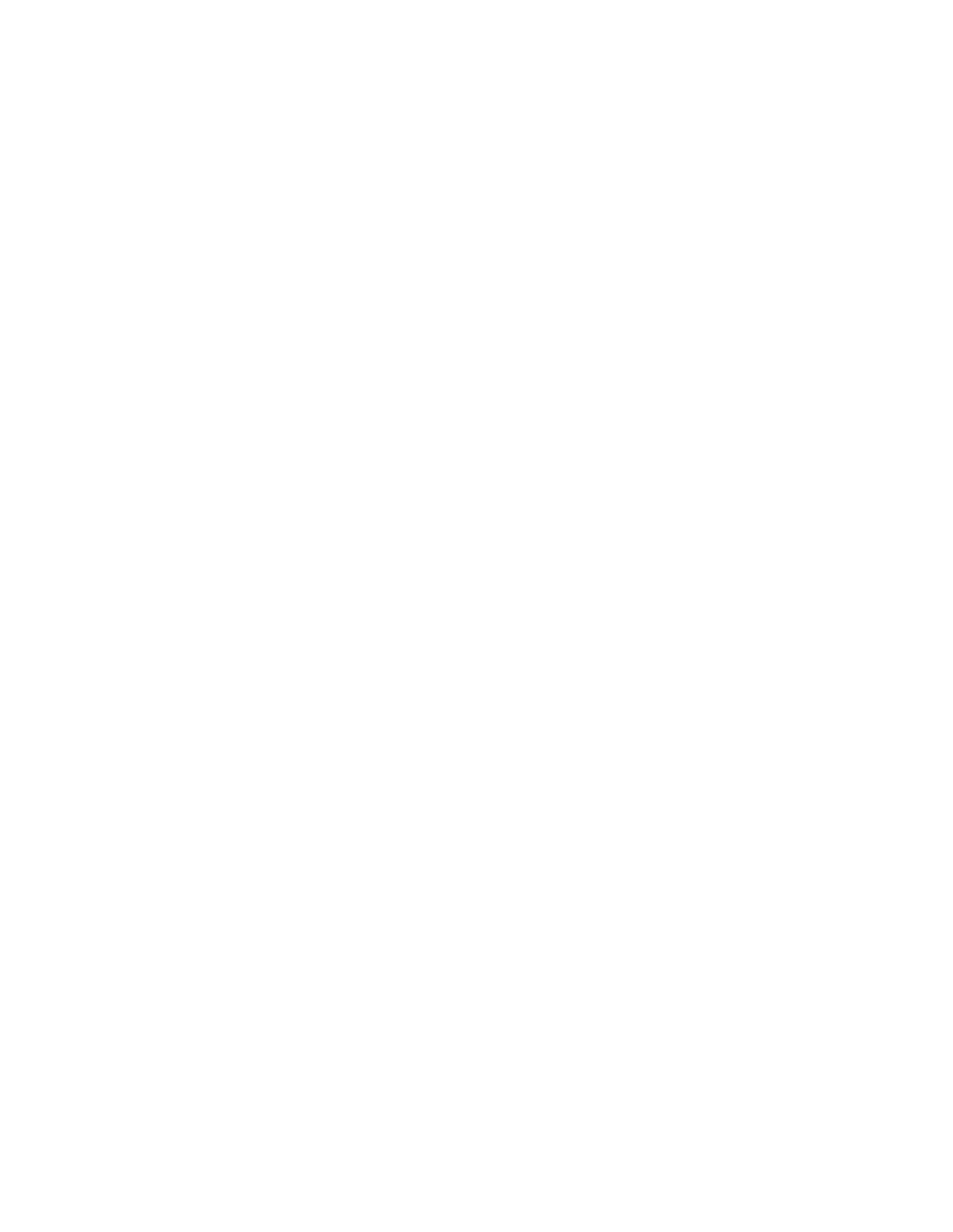# **(Insert facing page 22)**

 $\mathbf{I}$ **ALARM, PREVENTABLE FIRE.** See "Preventable fire  $\mathbf{I}$ alarm."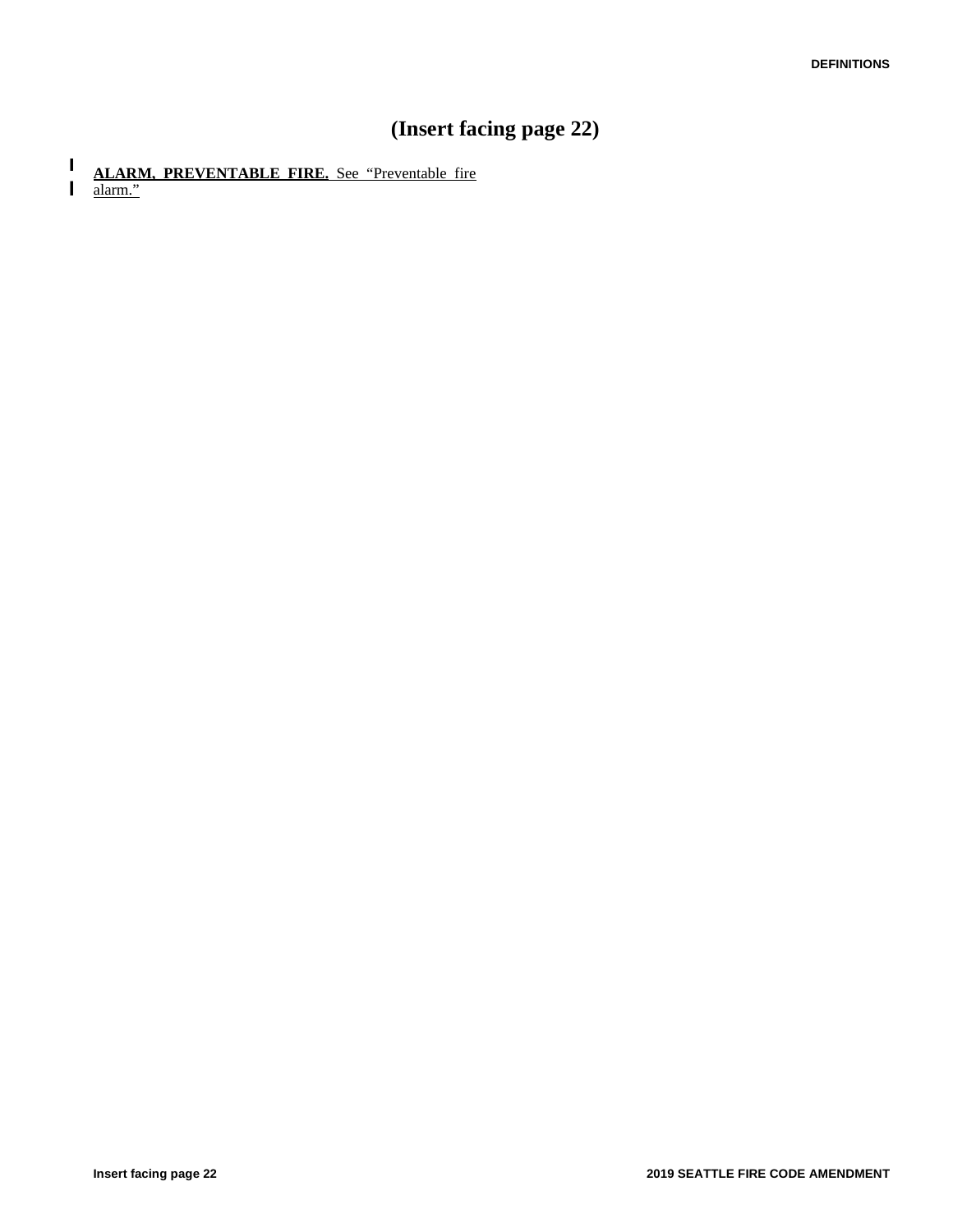#### **DEFINITIONS**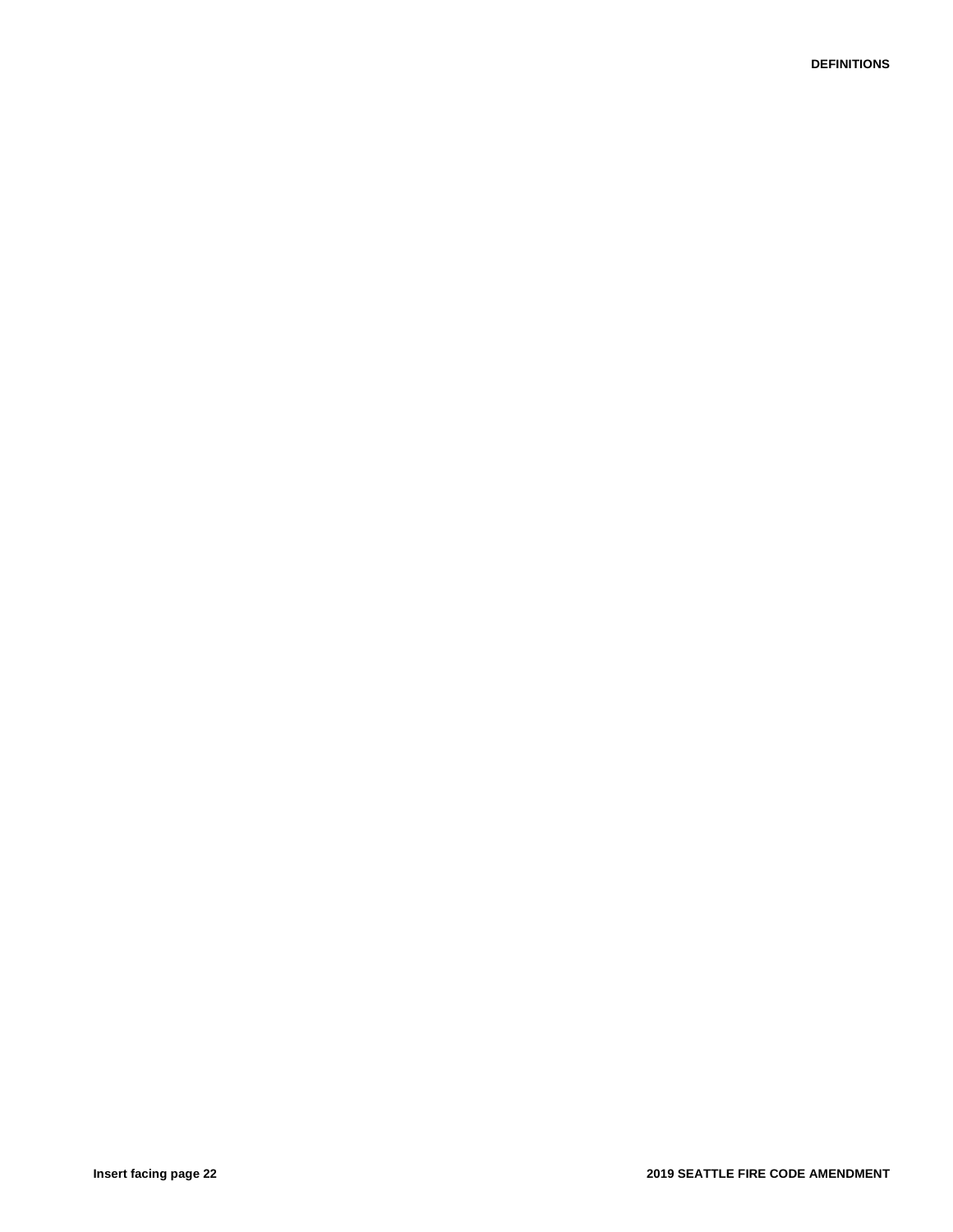#### **(Insert facing page 47)**

 $\blacksquare$ **PREVENTABLE FIRE ALARM.** Any activation of a fire  $\overline{\phantom{a}}$ alarm system that results in notification to the Seattle Fire Department of an event of fire that leads to a response by  $\mathbf{I}$ Seattle Fire Department personnel when no such danger I exists. Preventable fire alarm includes all activations when there is no fire, when such activations are caused by mechan-I ical failure to malfunction due to insufficient or improper testing and maintenance, accidental activation, malicious activation, or misuse, by any *person*, including *persons* who sell, install, maintain, test, or monitor fire alarm systems. "Preventable fire alarm" does not include activations caused by weather conditions, telephone line problems, water surges, water hammers, or natural disasters.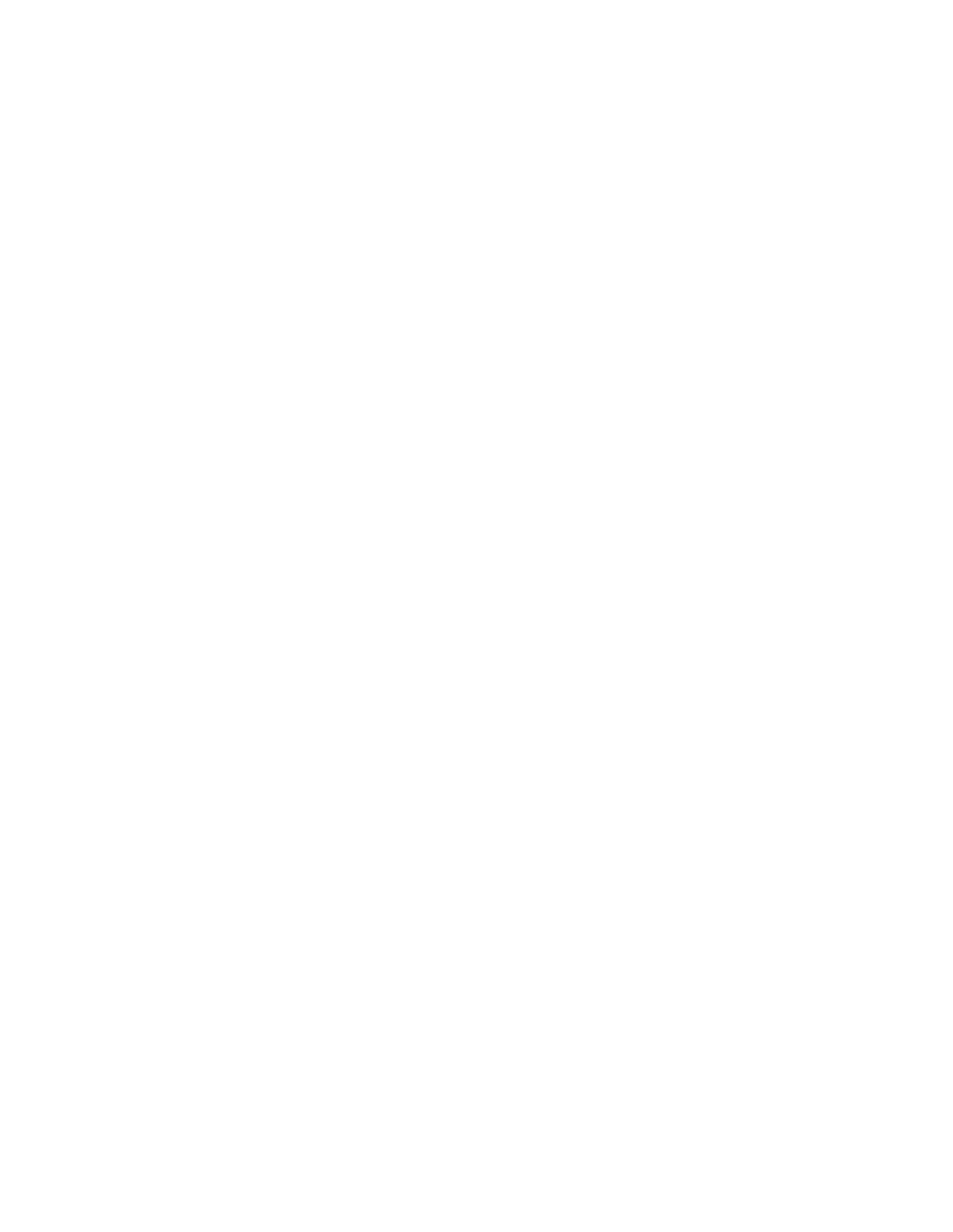## **(Insert facing page 113)**

 $\mathbf{I}$ **901.12 Preventable fire alarms.** It shall be unlawful for any  $\mathbf{I}$ 

*person* to give, signal, or transmit or for any *person* to cause

or permit to be given, signaled, or transmitted in any manner

any *preventable fire alarm*.

 $\overline{\phantom{a}}$  $\blacksquare$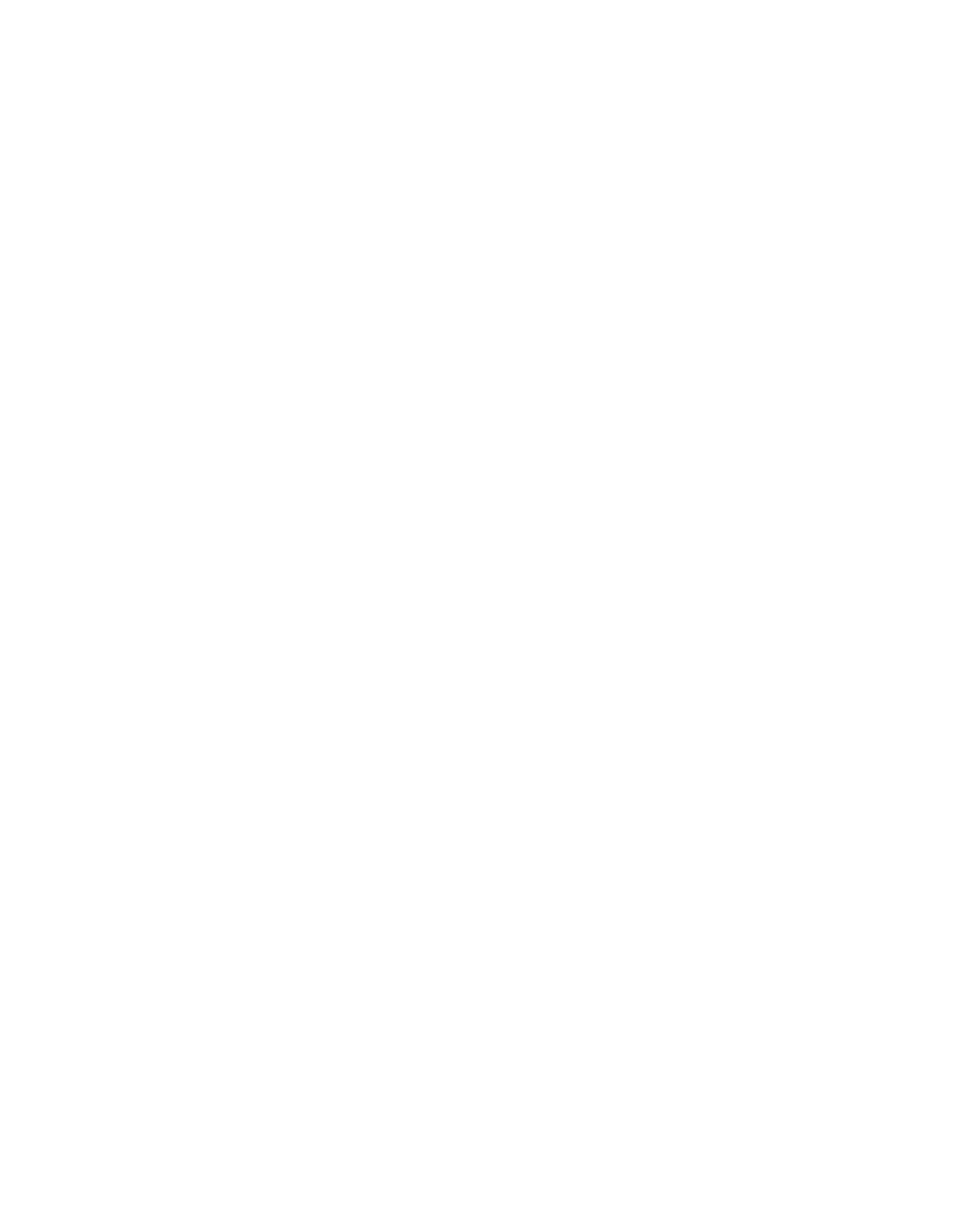# **(Insert facing page 114)**

#### $\frac{1}{1}$ **PREVENTABLE FIRE ALARM.**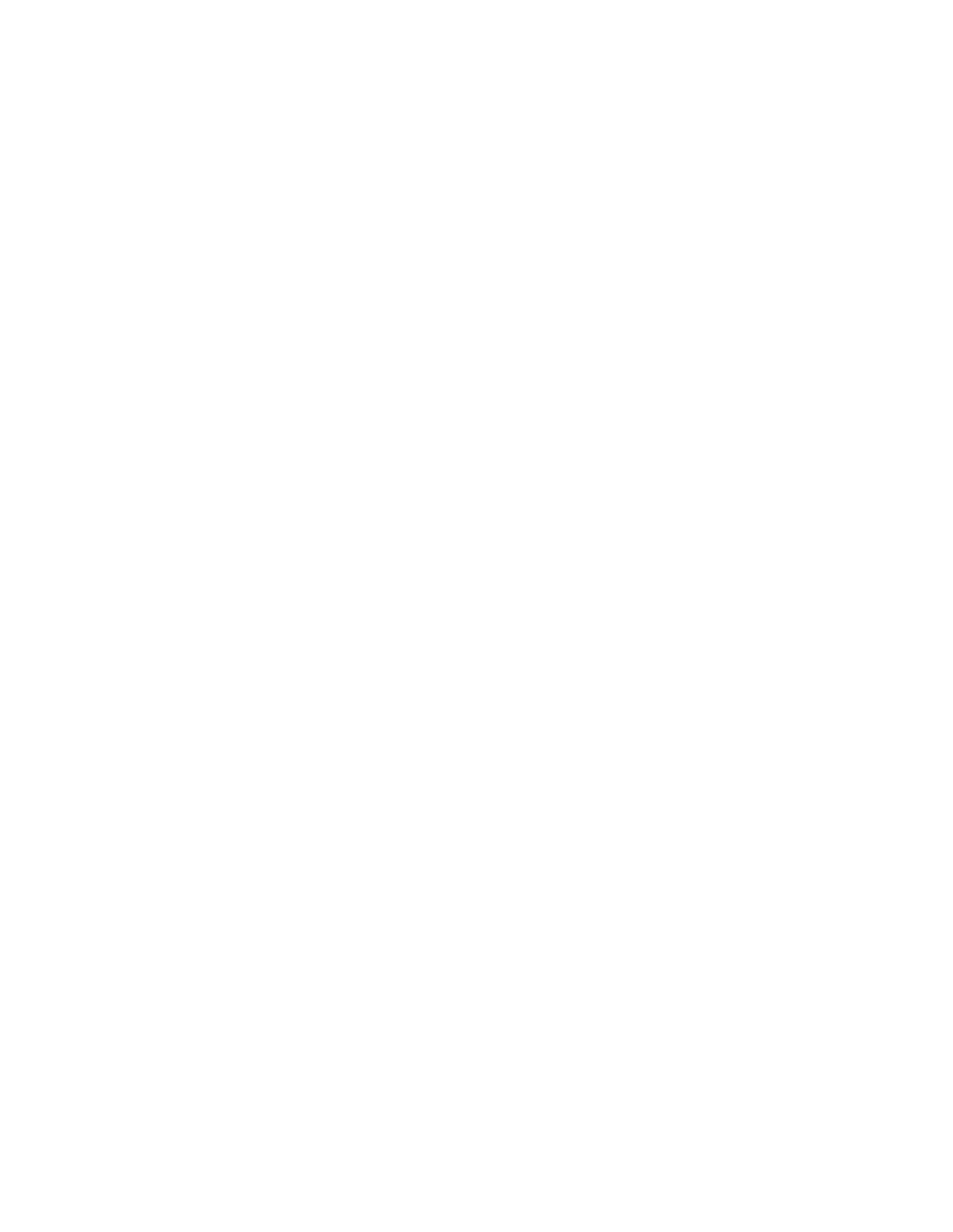$\blacksquare$ I

I

Ι I

#### **(Insert facing page 519)**

**A101.1 Scope.** A board of appeals shall be established as needed within the jurisdiction for appeals of Fire Department decisions or actions pertaining to the application and interpretation of the fire code. ((the purpose of hearing applications for modification of the requirements of the *International Fire Code* pursuant to the provisions of Section 108 of the *International Fire Code*.)) The board shall be established and operated in accordance with this section, and shall be authorized to hear evidence from appellants and the *fire code official* pertaining to the application and intent of this code. ((for the purpose of issuing orders pursuant to these provisions.))

The board of appeals' recommendations are advisory only, and are not binding on the Seattle Fire Department. If the Fire Chief declines the board of appeals' recommendations, the Fire Chief will state the reasons why in writing. A copy of this statement shall be provided to the applicant, the members of the Fire Code Advisory Board, the Mayor's Office, and the City Council member who chairs the City Council's Public Safety Committee.

The board of appeals is only established for specific issues and is dissolved once the appeal process is complete for each such issue.